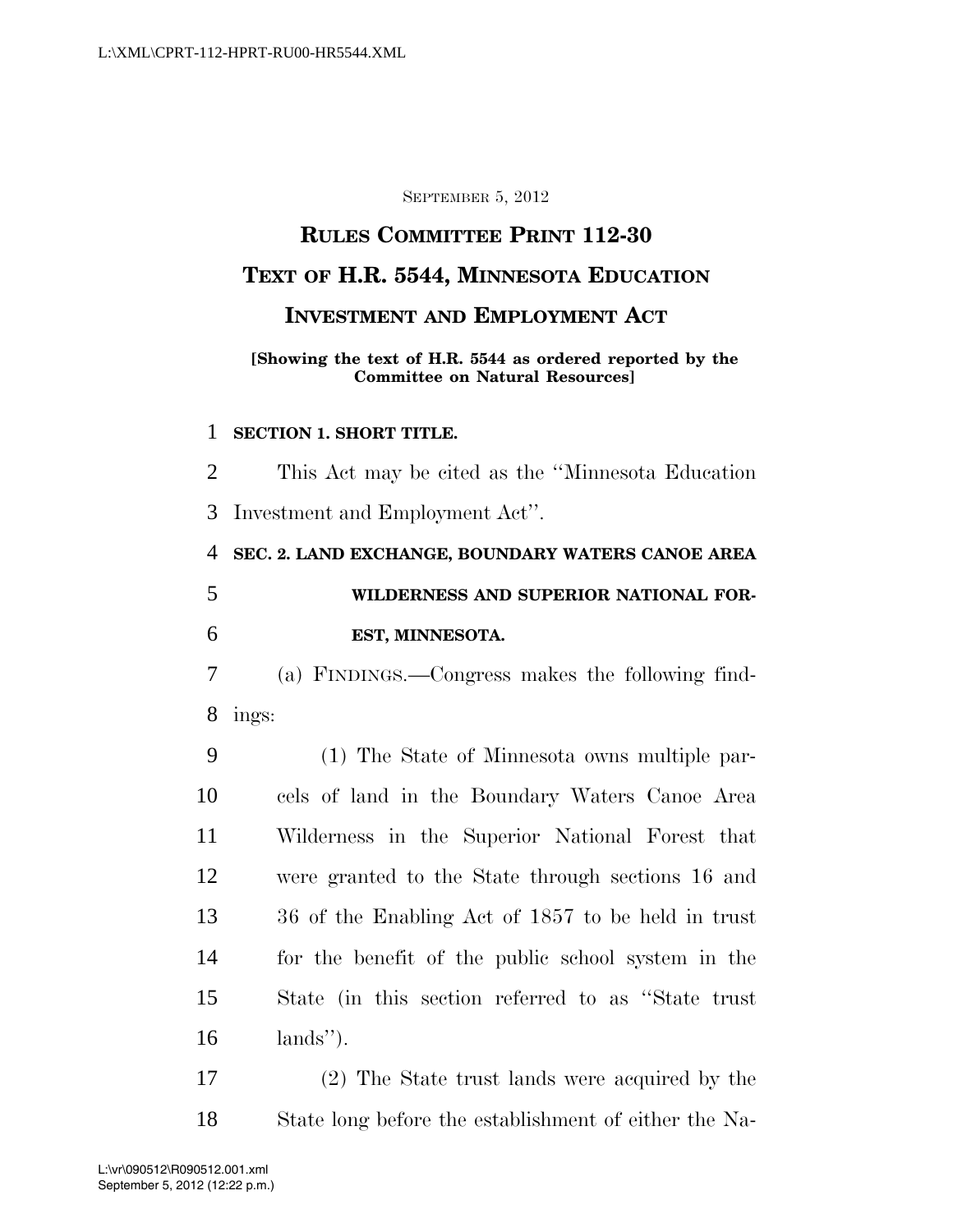tional Forest System or the wilderness area and are scattered in a largely checkerboard fashion amid the Superior National Forest and the wilderness area.

 (3) The presence of State trust lands in the wil- derness area makes land and resource management in the wilderness area more difficult, costly, and con-troversial for the United States and the State.

 (4) Although the State trust lands were granted to the State to generate financial support for the public school system through the sale or development of natural resources, development of those resources in the wilderness area may be incompatible with managing the wilderness area for recreational, nat-ural, and conservation purposes.

 (5) The United States owns land and interests in land in other parts of the State that can be trans- ferred to the State in exchange for the State trust lands without jeopardizing Federal management ob-jectives or needs.

 (6) It is in the public interest to exchange, on terms that are fair to the United States and the State, National Forest System land in the State that has limited recreational and conservation resources for State trust lands located in the wilderness area with important recreational, scenic, and conservation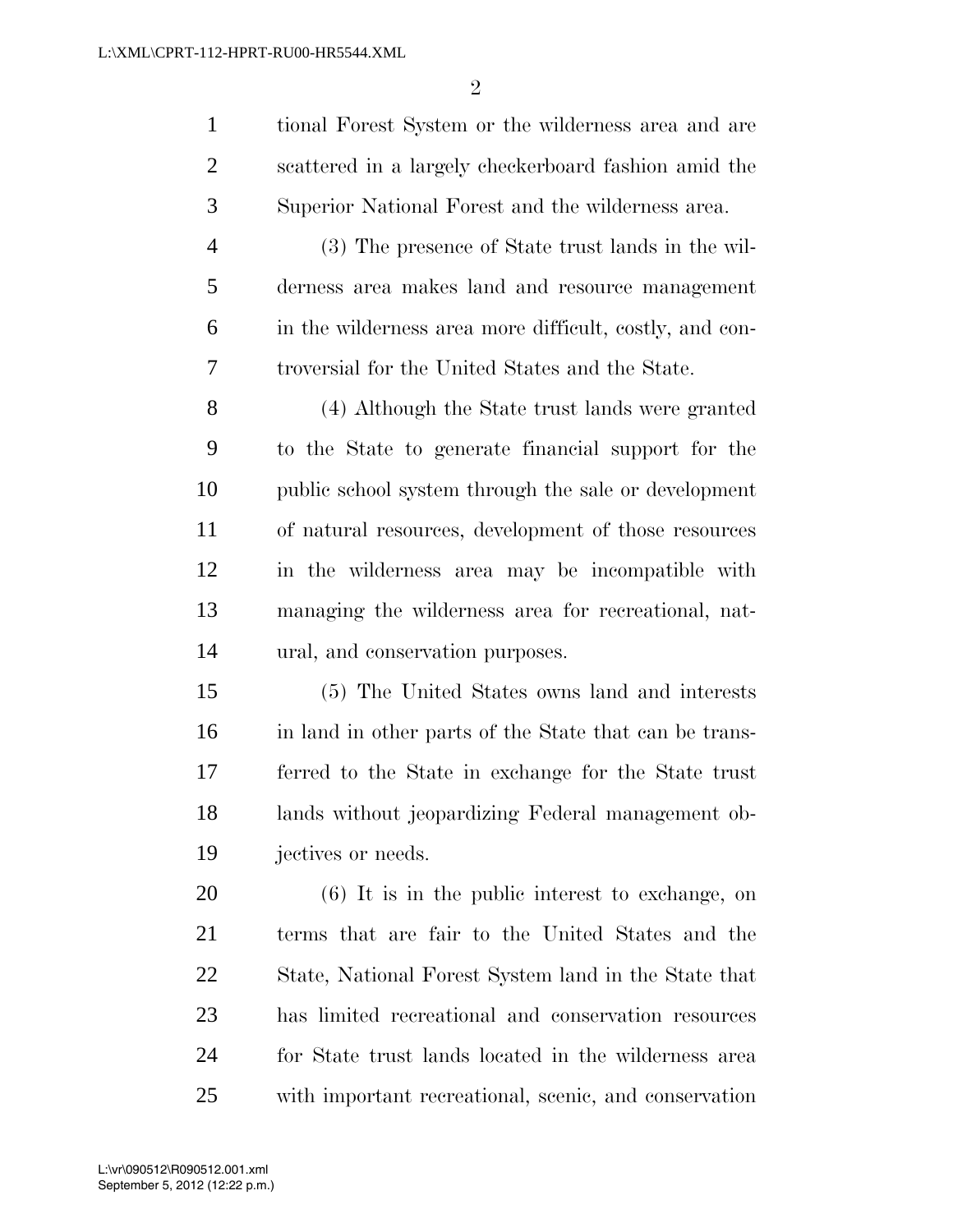resources for permanent public management and use.

 (7) The Legislature of the State of Minnesota, meeting in its 87th Legislative Session, passed (and on April 27, 2012, the Governor of Minnesota ap- proved) S.F No. 1750 (Chapter 236), section 4 of which adds section 92.80 to the Minnesota Statutes to expedite the exchange of a portion of the State trust lands located within the Boundary Waters Canoe Area Wilderness.

 (b) LAND EXCHANGE REQUIRED.—The Secretary of Agriculture shall consummate a land exchange with the State of Minnesota pursuant to section 4 of S.F No. 1750 (Chapter 236) of the Legislature of the State of Minnesota (section 92.80 of the Minnesota Statutes) to acquire all right, title, and interest of the State in and to certain State trust lands identified as provided in such section in exchange for all right, title, and interest of the United States in and to National Forest System land in the State for inclusion in the State trust lands.

 (c) VALUATION OF LANDS FOR EXCHANGE.—Sub- division 4 of section 4 of S.F No. 1750 (Chapter 236) of the Legislature of the State of Minnesota (section 92.80 of the Minnesota Statutes) shall control for purposes of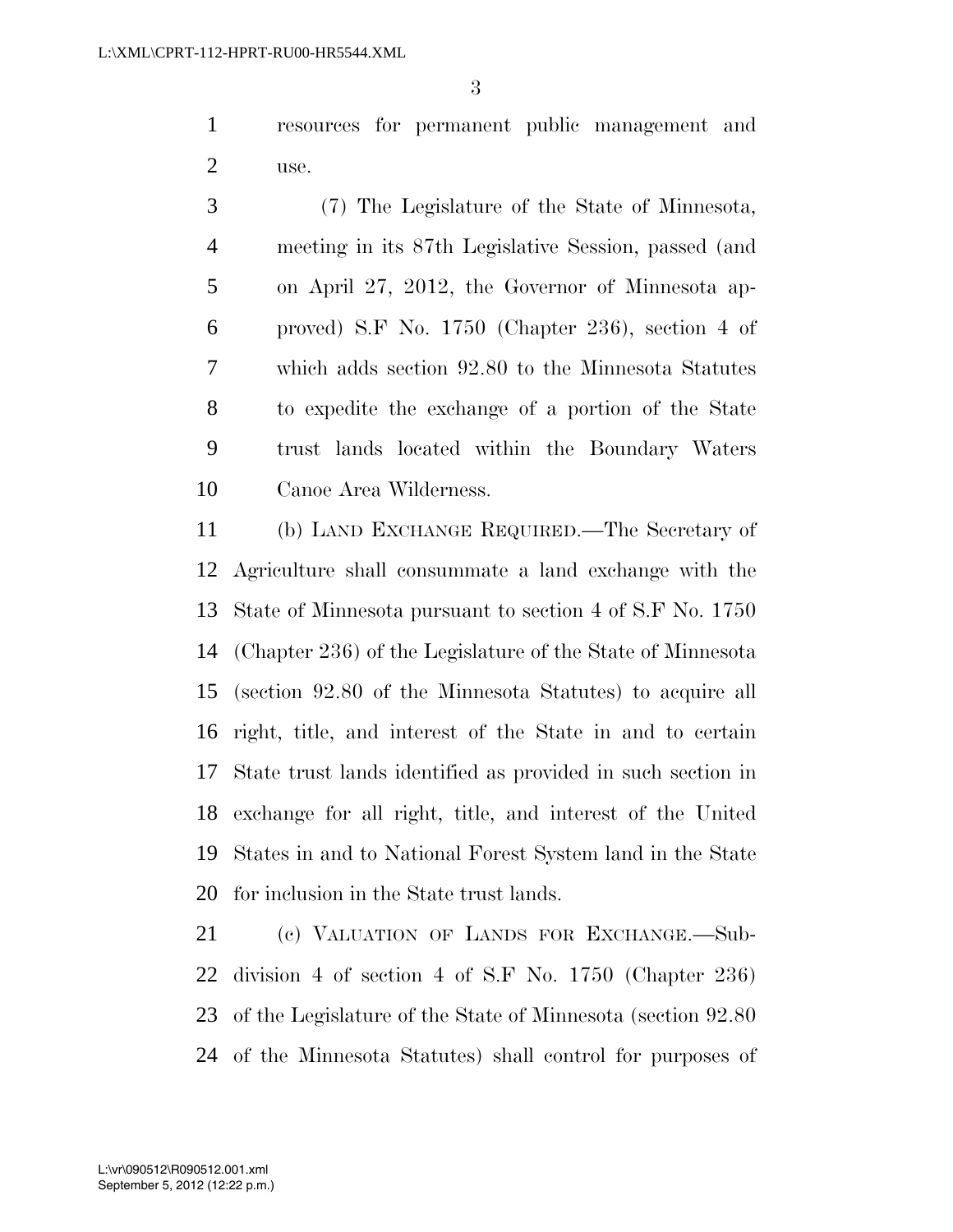the examination and value determination of the lands to be exchanged.

 (d) SURVEY AND ADMINISTRATIVE COSTS.—The exact acreage and legal description of the land to be ex- changed under subsection (b) shall be determined by a survey satisfactory to the Secretary. The State of Min- nesota shall be responsible for the costs of the survey and all other administrative costs related to the land exchange. (e) BOUNDARIES AND MANAGEMENT OF ACQUIRED LAND.—

11 (1) LAND ACQUIRED BY SECRETARY.—

12 (A) In GENERAL.—The land acquired by the Secretary under subsection (b) shall be added to and administered as part of the Boundary Waters Canoe Area Wilderness estab- lished pursuant to section 3 of the Wilderness 17 Act  $(16 \text{ U.S.C. } 1132(a))$ , and the Secretary shall modify the boundaries of the wilderness area to reflect inclusion of the acquired lands. Subject to subparagraph (B), the land acquired by the Secretary shall be managed in accord- ance with the Wilderness Act (16 U.S.C. 1131 et seq.) and other laws and regulations applica- ble to the National Wilderness Preservation System.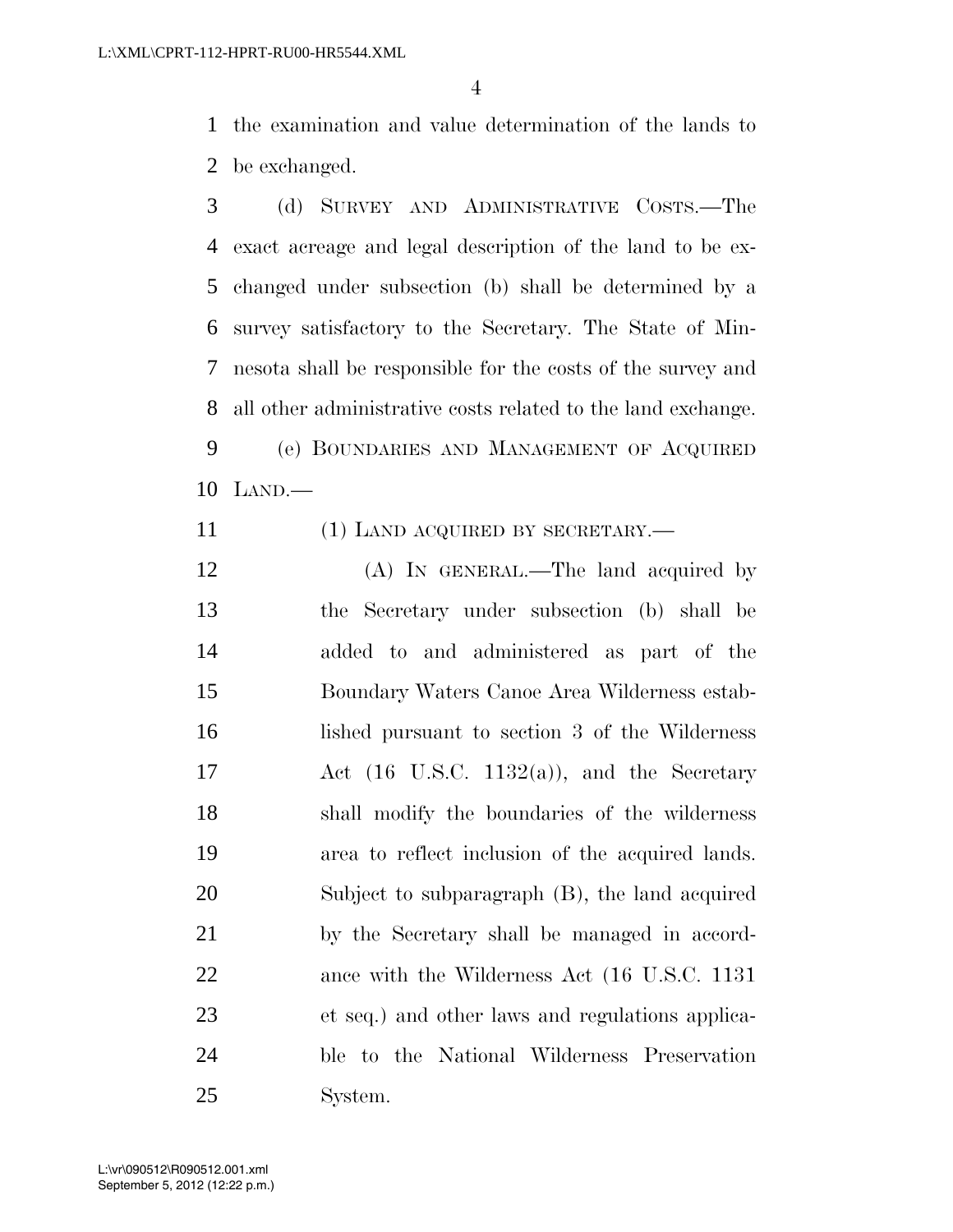| $\mathbf{1}$   | (B) NO EFFECT ON EXISTING FISHING                      |
|----------------|--------------------------------------------------------|
| $\overline{2}$ | HUNTING RIGHTS.—The acquisition of<br><b>AND</b>       |
| $\mathfrak{Z}$ | land by the United States under subsection (b)         |
| $\overline{4}$ | and inclusion of the land in the Boundary              |
| $\mathfrak{S}$ | Waters Canoe Area Wilderness shall not alter           |
| 6              | or otherwise affect—                                   |
| 7              | (i) any fishing and hunting rights in                  |
| 8              | existence with respect to the land imme-               |
| 9              | diately before the conveyance of the land to           |
| 10             | the United States; or                                  |
| 11             | (ii) the use of such rights after con-                 |
| 12             | veyance.                                               |
| 13             | (2) LAND ACQUIRED BY STATE.—The land ac-               |
| 14             | quired by the State of Minnesota under subsection      |
| 15             | (b) shall be deemed to be State trust lands and shall  |
| 16             | be held in trust for the benefit of the public school  |
| 17             | system in the State. It is the sense of Congress that, |
| 18             | whenever the land acquired by the State of Min-        |
| 19             | nesota under subsection (b) is not being used for      |
| 20             | revenue-generating activities, the State should make   |
| 21             | the land available for other compatible uses, includ-  |
| 22             | ing hunting, fishing, hiking, biking, snowmobiling,    |
| 23             | and trail riding.                                      |
| 24             | (3) BOUNDARIES OF SUPERIOR NATIONAL FOR-               |
| 25             | EST.—The Secretary shall modify the boundaries of      |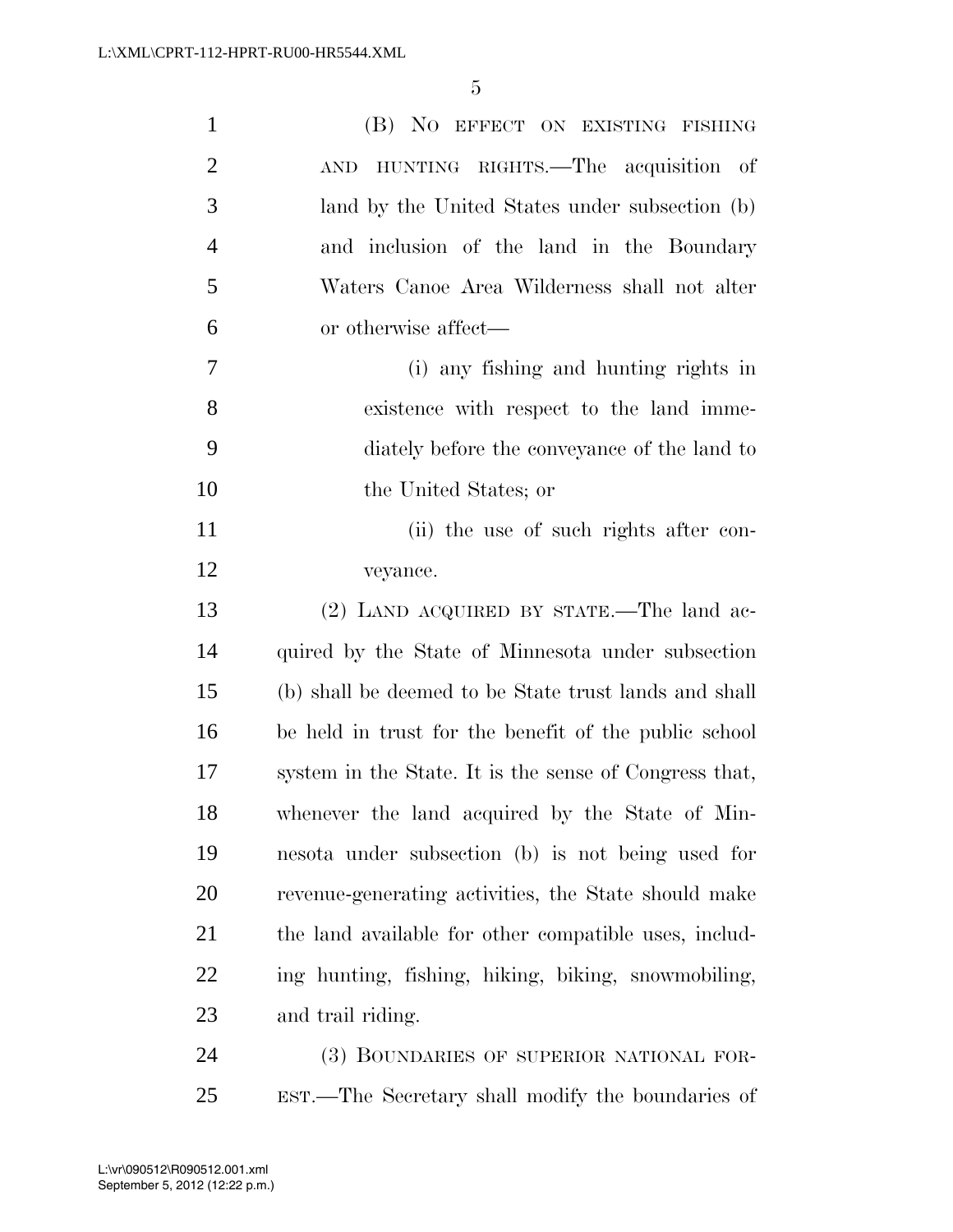- the Superior National Forest to reflect the land ex-change conducted under this section.
- (f) RELATION TO OTHER LAWS.—

 (1) LAND AND WATER CONSERVATION FUND ACT.—For purposes of section 7 of the Land and Water Conservation Fund Act of 1965 (16 U.S.C. 460l–9), the boundaries of the Superior National Forest, as modified by subsection (e)(3), shall be considered to be boundaries of the Superior National Forest as of January 1, 1965.

 (2) NOT A MAJOR FEDERAL ACTION.—The land exchange conducted under this section shall not be considered to be a major Federal action.

 (g) NO IMPACT ON OTHER LAND EXCHANGES.—The land exchange described in subsection (b) does not affect any land exchange involving National Forest System land in the State of Minnesota underway as of the date of the enactment of this Act.

 (h) REPORT.—If the Secretary fails to complete the land exchange described in subsection (b) before the end of the 18-month period beginning on the date of the enact- ment of this Act, the Secretary shall submit to Congress, not later than 30 days after the end of such period, a re-port—